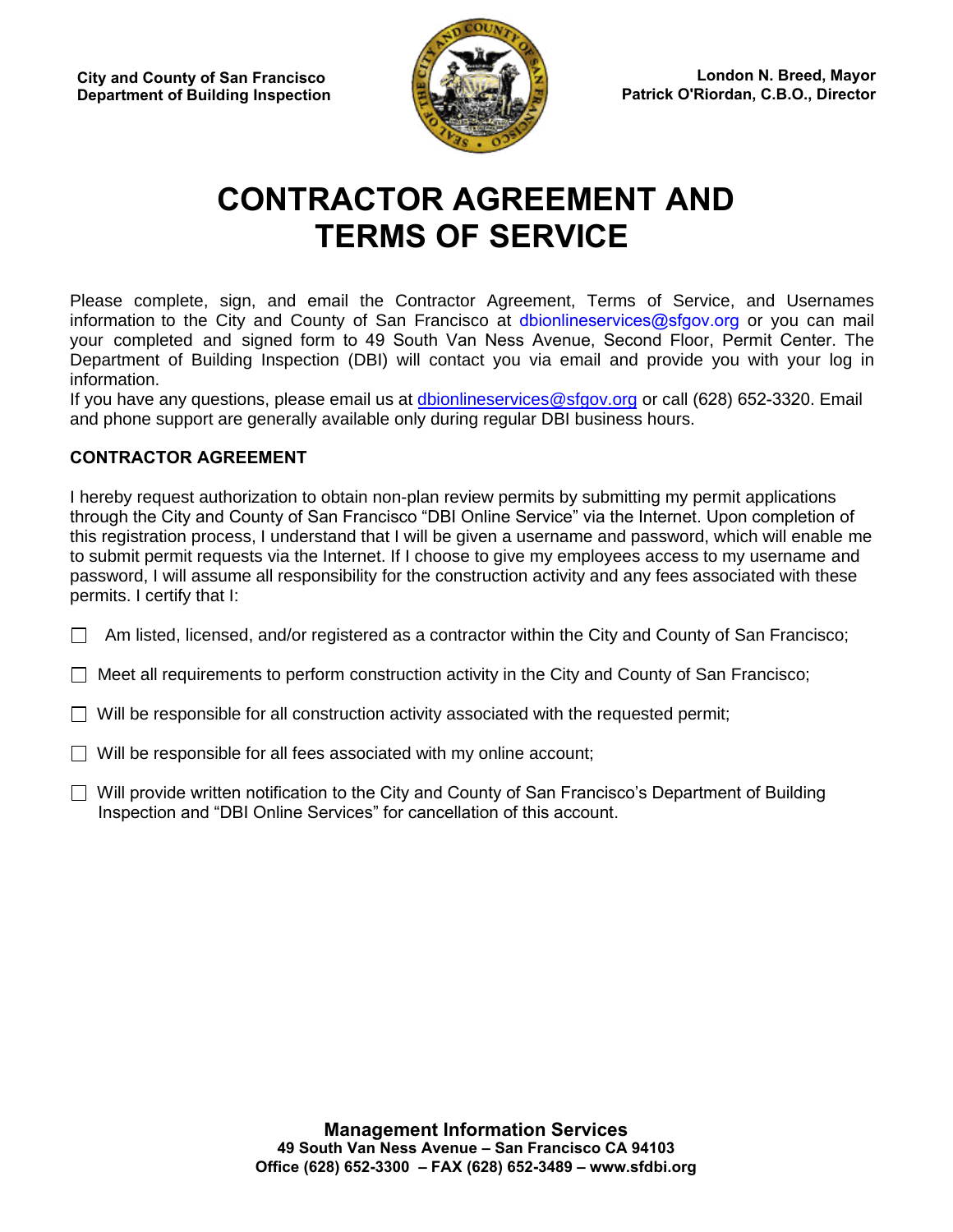#### **INDEMNIFICATION AGREEMENT**

Further, I understand that by "clicking an online button", or by any other method executing an instruction, to agree with or submit information while logged into the DBI website and its services, that these actions will serve as my electronic signature, which, under California and Federal laws is equally as binding as a signature written in ink. I hereby affirm that I am licensed under provisions of Chapter 9 (Commencing with Sec. 7000) of Division 3 of the Business and Professionals Code, and my licenses are in full force and effect.

I agree to indemnify and hold harmless the City and County of San Francisco from and against any and all claims, demands and actions from damages resulting from operations under any permit issued using this electronic signature, regardless of negligence of the City and County of San Francisco, and to assume the defense of the City and County of San Francisco against all such claims, demands, and actions.

#### **Authorized Signature**:

| Contractor License Expiration Date _______________________Class ________________                                                                                                                                               |  |  |  |
|--------------------------------------------------------------------------------------------------------------------------------------------------------------------------------------------------------------------------------|--|--|--|
| San Francisco Business Tax Registration License # ______________________________                                                                                                                                               |  |  |  |
| (Please provide only the San Francisco business license certificate number)                                                                                                                                                    |  |  |  |
|                                                                                                                                                                                                                                |  |  |  |
| Phone Number Law and Contract and Contract and Contract and Contract and Contract and Contract and Contract and Contract and Contract and Contract and Contract and Contract and Contract and Contract and Contract and Contra |  |  |  |
|                                                                                                                                                                                                                                |  |  |  |

**Please Note: All of the above information is required. Incomplete applications will be rejected.**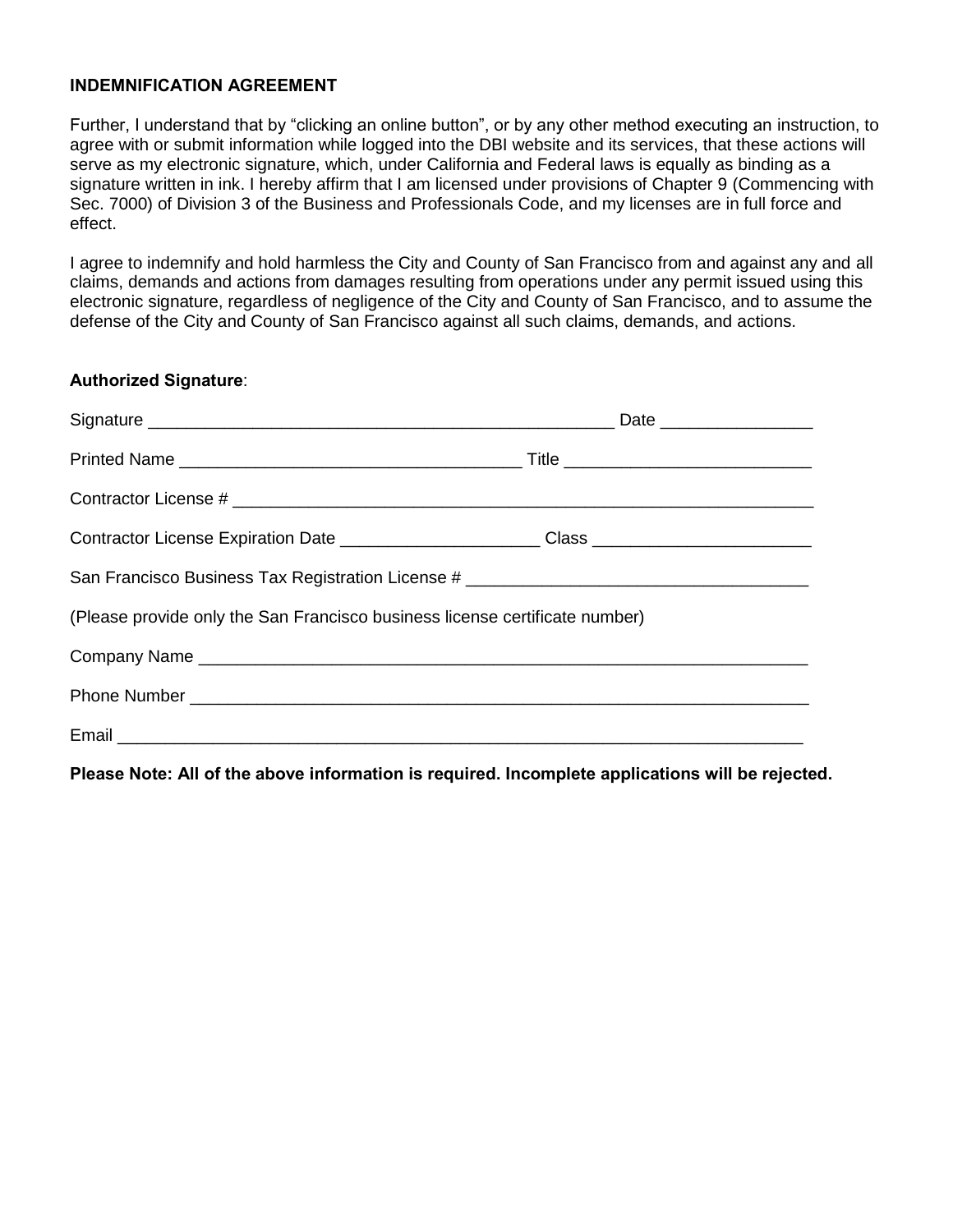## **DBI ONLINE SERVICES TERMS OF SERVICE**

By becoming a User of DBI Online Services you agree to the following Terms of Service. *Please read them carefully.* 

#### **I. DESCRIPTION OF SERVICE**

DBI Online Services is providing User with a capability to access and transact specialized information Services offered by departments and agencies within the City and County of San Francisco, through the DBI Online Services transaction portal via the World Wide Web. User must: (1) provide all equipment, including computer and modem, necessary to establish a connection to the World Wide Web and (2) pay any Service fees associated with such access. User understands that DBI Online Services provides email and telephone support.

## **II. MODIFICATIONS TO SERVICE**

DBI Online Services reserves the right to modify or discontinue, temporarily or permanently, the Service for any reason, at its sole discretion, with or without notice to User. User agrees that DBI Online Services shall not be liable to User or any third party for any modification or discontinuance of the Service.

## **III. PRIVACY POLICY**

DBI Online Services considers the information that its users include on the Service to be the private correspondence of its users. DBI Online Services will not monitor, edit or disclose information about a User or a User's private content, except that User agrees DBI Online Services may do so in the good faith belief that such action is reasonably necessary to comply with the law and legal process.

# **IV. USER ACCOUNT AND PASSWORD; SECURITY**

You shall receive a login name and password upon completing the registration process. You are responsible for maintaining the confidentiality of your login name and password and for any and all activities that occur under your password or account. User agrees to notify DBI Online Services immediately of any unauthorized use of User's account or any other breach of security known to User.

# **V. USER CONDUCT**

User agrees to abide by all applicable local, state, national, and international laws and regulations in User's use of the Service, and agrees not to interfere with the use and enjoyment of the Service by other users. User agrees to be solely responsible for User's actions and the contents of User's transmissions through the Service. User agrees not to impersonate any person or entity, including but not limited to a DBI Online Services official, forum leader, guide or host or falsely state, or otherwise misrepresent User's affiliation with a person or entity.

#### **VI. TERMINATION**

User agrees that DBI Online Services may, at its sole discretion, terminate User's password, account or use of the Service, as well as User's use of DBI Online Services' other Services, for any reason, including, without limitation, if DBI Online Services Subscriber Services believes (a) that User has violated or acted inconsistently with the letter or spirit of this agreement or (b) that User has violated the rights of DBI Online Services or other Users or parties. User further agrees that DBI Online Services may terminate User's password, account or use of the Service if User fails to use the Service at least one time during a reasonable period of time as determined by DBI Online Services from time to time, which period shall not be less than three months.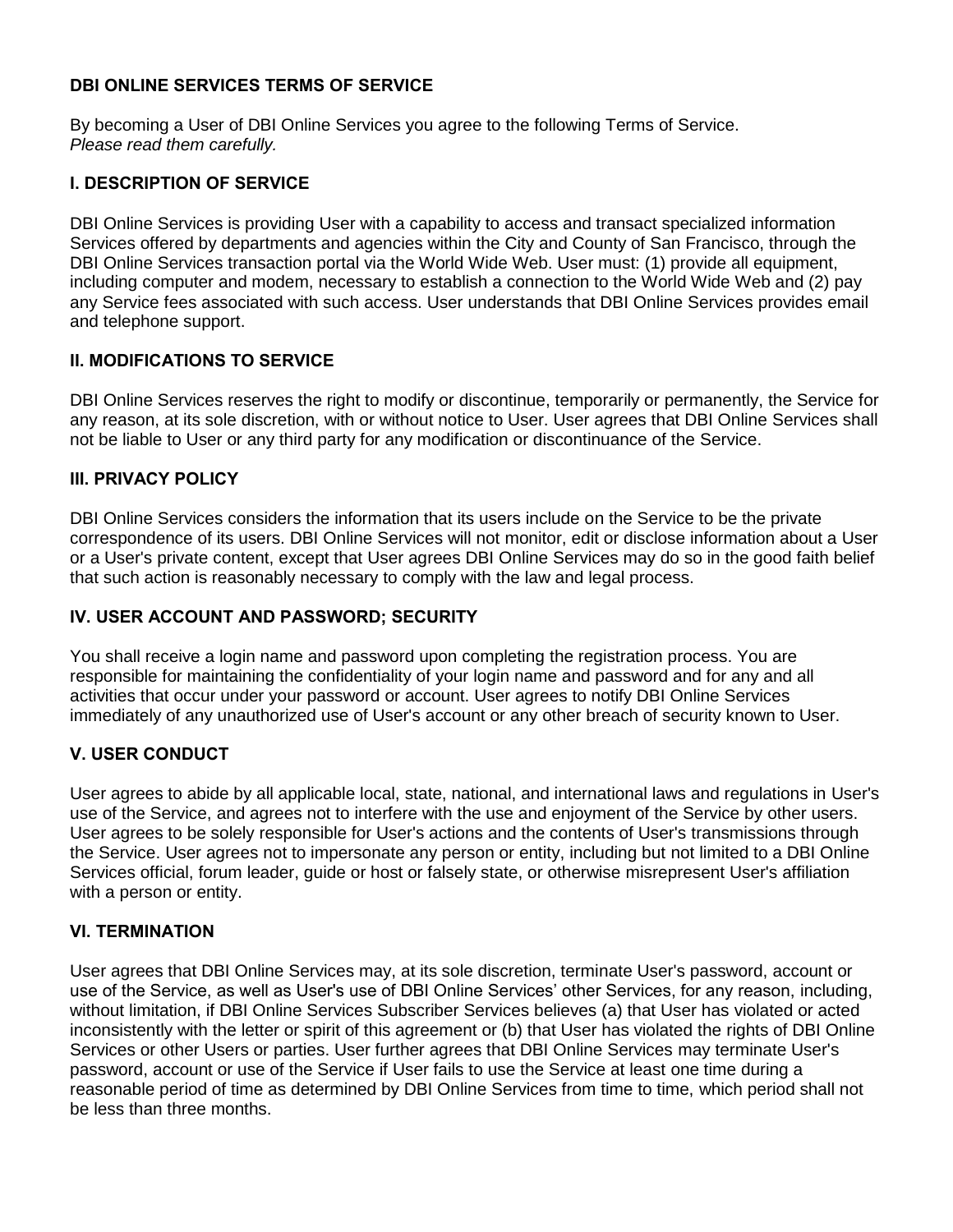User acknowledges and agrees that any termination of Service under any provision of this Agreement may be effected without prior notice, and acknowledges and agrees that DBI Online Services may immediately delete and discard all information and files in User's account and bar any further access to such files or the Service.

## **VII. NOTICE**

All notices to a party shall be in writing and shall be made either via email or conventional mail. In addition, DBI Online Services may post notices or links to notices through the Service to inform User of changes to the Service or other matters of importance.

#### **VIII. GENERAL**

This agreement and the relationship between User and DBI Online Services shall be governed by the laws of the State of California without regard to its conflict of law provisions. User and DBI Online Services agree to submit to the personal and exclusive jurisdiction of the courts located within the City and County of San Francisco, California. The failure of DBI Online Services to exercise or enforce any right or provision of the agreement shall not constitute a waiver of such right or provision. If any provision of the agreement is found by a court of competent jurisdiction to be invalid, the parties nevertheless agree that the court should endeavor to give effect to the parties' intentions as reflected in the provision, and the other provisions of the Service remain in full force and effect.

#### **Authorized Signature**

 **I have read and agree to the terms and conditions of the DBI Online Services Terms of Service.** 

| Signature    | Date  |
|--------------|-------|
| Printed Name | Title |